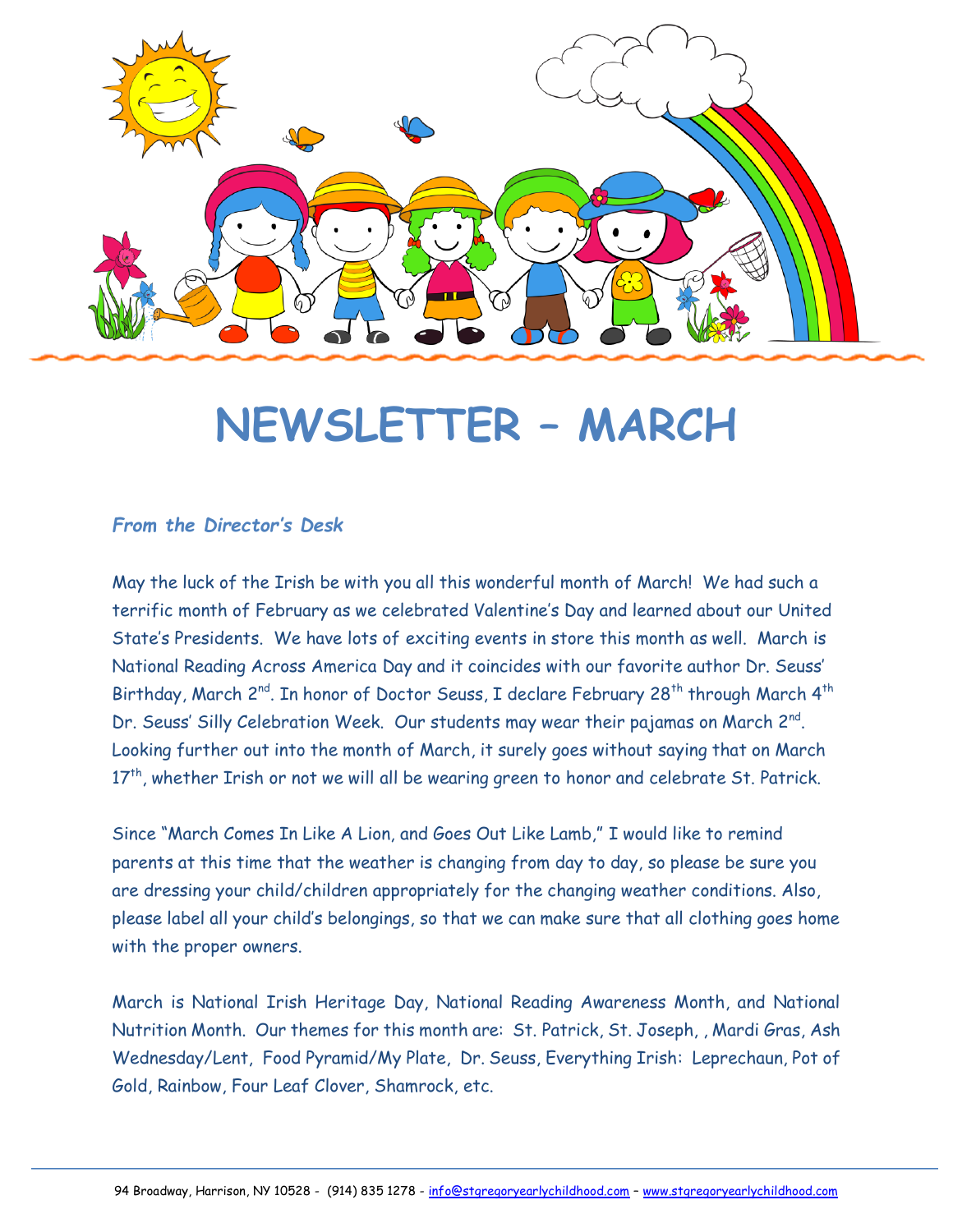In closing, I would like to express to all our parents how much we here at St. Gregory's appreciate you for helping us to adhere to all COVID PROTOCOLS, by doing so you are assisting in keeping our school environment safe.

Ms. Gaudelli

## **March Dates**

- 2/28-3/4: Dr. Seuss Silly Celebration Week
- 3/1: Mardi Gras
- 3/2: Ash Wednesday, Beginning of Lent
- $\cdot$  3/8 100<sup>th</sup> Day of School
- 3/14: Donuts with Dad 4's Group A
- 3/15: Donuts with Dad 4's Group B
- 3/16: Donuts with Dad 3's Group A
- 3/17: Donuts With Dad 3's Group B
- 3/22: Zany Dress Down Day (mismatched, backwards clothes, shoes, etc)
- 3/31: Virtual Children's Carnival

## **Doctor Seuss**

It is March and the learning theme this month is all things Dr. Seuss. Not only are Dr. Seuss books loved by children the world over but they help to introduce the fundamentals of reading. With Dr. Seuss' simple word repetition and rhyming words a child can easily begin to hear it, learn it, and read it. Dr. Seuss' Birthday falls on March 2<sup>nd</sup>, making it an ideal theme for the preschool classroom. The rhyming patterns in the Seuss books are particularly appealing to youngsters and lend themselves well to rhyming activities. A birthday celebration for Dr. Seuss on his actual birthday helps kick off the related activities we have planned for our students.



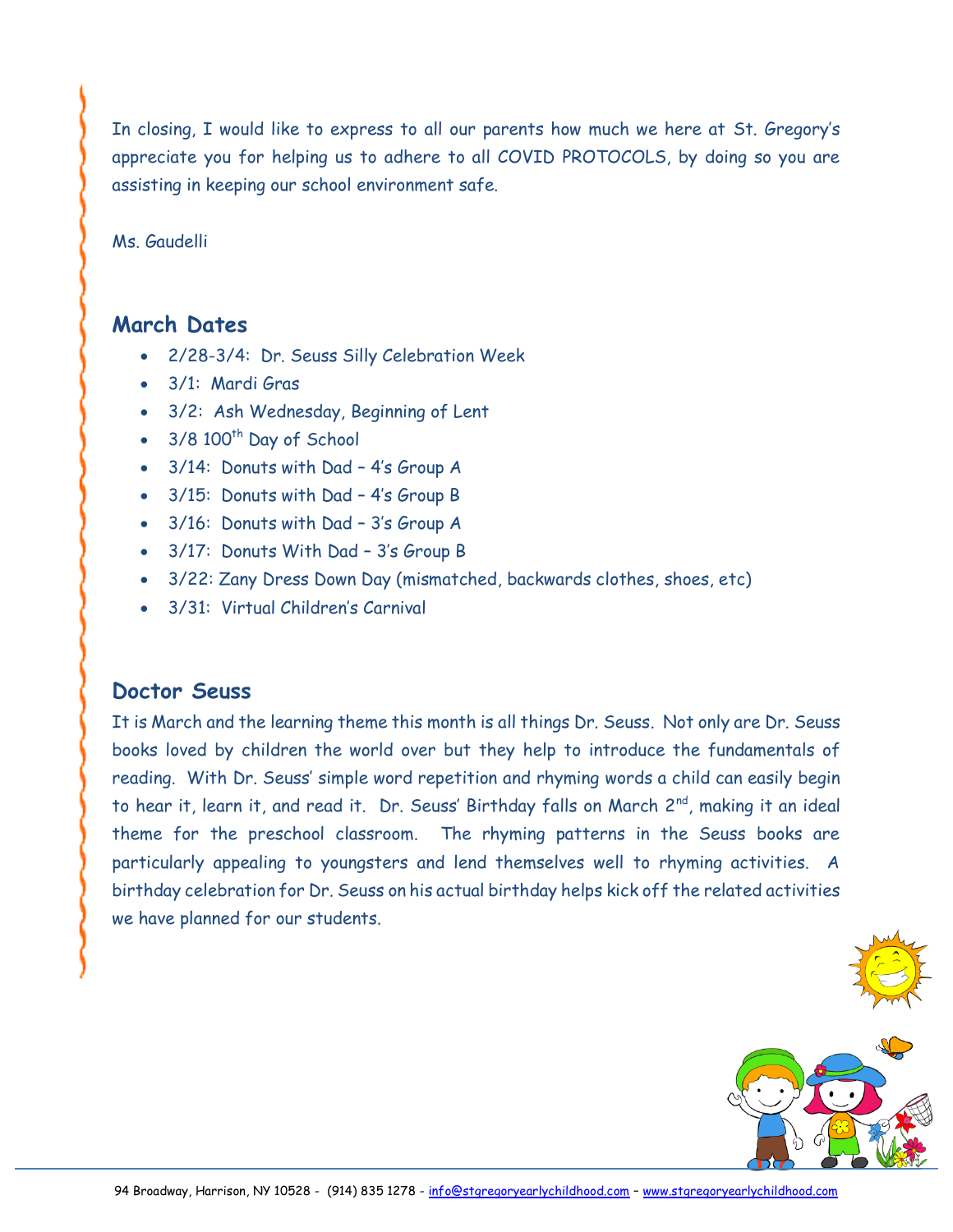# **Ash Wednesday and Lent March 2, 2022**

Ash Wednesday provides an incredible teaching moment for kids. It is an opportunity to pass on the truth that life is but a breath. Lent gives us an entire 40 day season to remember Jesus is best. We fill our busy lives with candy, toys, sports, extracurricular activities, video games, television … you name it. During Lent we remember the happiness we find in those things that are temporary. During Lent we can stop filling our lives with temporary happiness and make more room for Jesus.

# **100th Day of School March 8, 2022**

The  $100<sup>th</sup>$  day of school may not be a significant milestone in the overall perspective of life, but for teachers, parents and students it offers a great opportunity for creative learning and celebration. It is a symbolic celebration of student's academic and personal achievements for the academic year so far. The  $100<sup>th</sup>$  day milestone is eagerly anticipated by all of us at St. Gregory the Great Preschool.

## **National Nutrition Month**

March is National Nutrition Month. Starting with nutrition education at the preschool level builds a solid foundation for good eating habits in the future. Activities that teach kids the basics of healthy food choices work well for the pre-k curriculum. Healthy snacks give kids firsthand experience with good nutrition. Working nutrition activities into the curriculum throughout the month of March helps kids gain a better understanding of the topic.



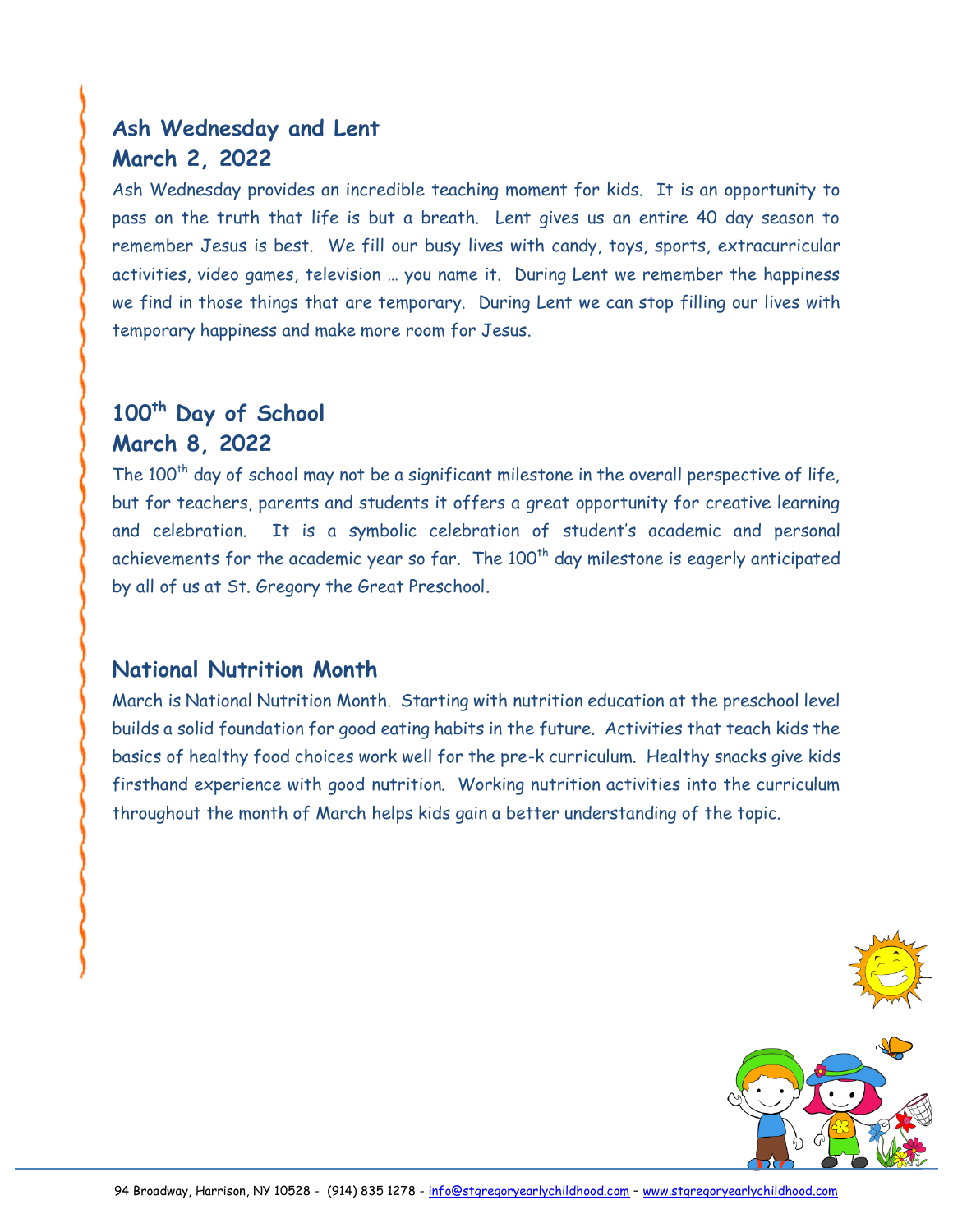# **St. Patrick's Day March 17, 2022**

March 17<sup>th</sup> marks St. Patrick's Day each year. St. Patrick's Day offers a broad theme with many different categories for planning activities. Leprechauns, clovers, rainbows, Ireland and the color green all fit within the St. Patrick's Day theme. The St. Patrick's Day theme fits different areas of the curriculum and teaches kids about holidays.

#### **Who Is Saint Patrick?**

Saint Patrick was born between 387-390 in Scotland. He was the son of a Roman military officer stationed in Britain. St. Patrick was captured by pirates and was taken to Britain where he was forced to work as a slave. For six years he worked as a shepherd, suffering from cold and hunger as well as the loss of his freedom.

While tending sheep in the fields, he spent his time in prayer and turned to God. St. Patrick escaped from Britain aboard a German vessel. When he got back to his homeland, he studied in a monastery and was ordained a priest. He was asked to go to Ireland to Christianize it. Eventually St. Patrick was ordained a bishop at the age of 42. St. Patrick used the symbol of the shamrock to teach that there is only one God, but three divine persons .. Father, Son, Holy Spirit. In addition, he set up monasteries and convents, established parishes, adapted Irish celebrations to Christian feasts and continued to work to destroy paganism in Ireland. After living an apostolic life of labor and prayer, Saint Patrick died on March  $17<sup>th</sup>$ , 461. He is the patron saint of Ireland and the Archdiocese of New York.

#### **Saint Joseph**

St. Joseph is an important figure in Christian belief. He was the husband of Mary, the mother of Jesus, and Jesus' foster father here on earth and the head of the Holy Family. Everything we know about St. Joseph comes from Scripture. He was a carpenter, and a working man. He was not rich, however, despite his humble work and means, he came from royal lineage. St. Joseph is a descendent of David, the greatest King of Israel. Jesus' foster father was a man of faith, obedient to whatever God asked of him without knowing the outcome. Saint Joseph does not appear in Jesus' public life, at his death, or resurrection, thus many historians believe he probably died before Jesus entered His public ministry. He is the patron saint of the Universal Church, fathers, carpenters, and social justice. We celebrate two feast days in honor of St. Joseph: March 19<sup>th</sup> is for Joseph, the husband Mary, and May  $1<sup>st</sup>$  is for Joseph the Worker.

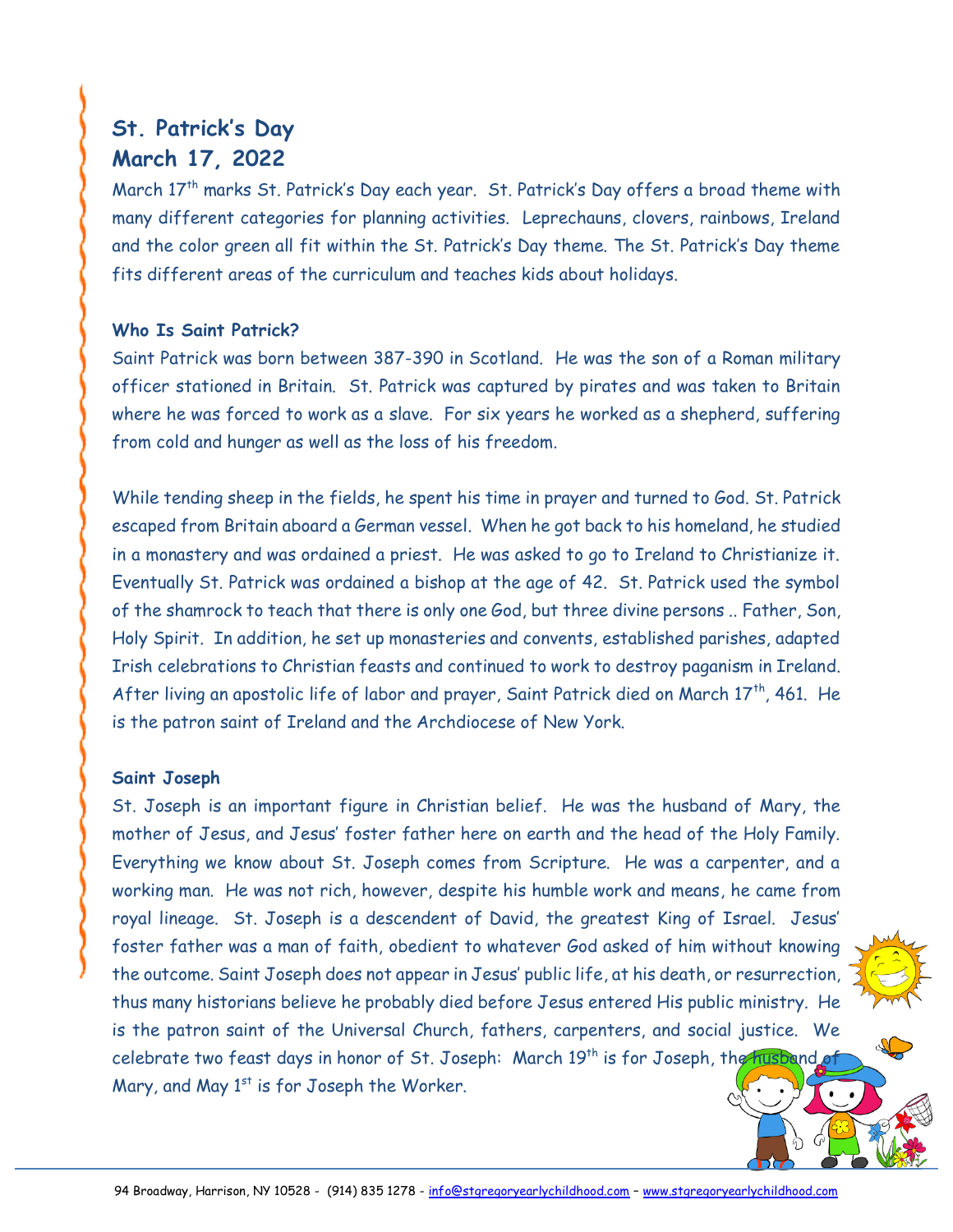## **Saint Gregory the Great Virtual Children's Carnival**

Until the outbreak of the COVID Epidemic, each year St. Gregory the Great would host a Children's Carnival. The Carnival included Games, Food, Arts and Crafts, Music, Inflatable Rides, and Raffles. Last year and this year as well we will be replacing this event with a Virtual Children's Carnival on March 31<sup>st</sup>, due to the constrictions of the COVID Pandemic.

This Carnival will include:

- The creation and raffling of decorative Classroom Plates designed by each Class. A great memento of your child's time here at St. Gregory the Great Preschool.
- Classroom Basket Raffles
- Chances for a Ride To School Aboard a Real Fire Truck
- Fifty/Fifty Raffle Book

## **Yearbook**

Did you order your copy yet?? This is a memorable reminder of the time your child/children spent here at St. Gregory's. It highlights the activities and events that took place throughout the year. Remember they say, "A Picture is Worth A Thousand Word's.

# **Safety Issues**

- It is unsafe for children to run and climb on the steps and rocks in the front of the school. It is also unsafe for children to run and play along the sidewalk and grassy areas due to cars speeding down Broadway and Harrison Avenue. Thank you for taking the time to help us to ensure the safety of your children.
- I also have been informed by the Harrison Police Department that parents dropping children off to our preschool are parking and blocking fire hydrants. This is not only jeopardizing access to our building and other surrounding homes in case of fire, but it is also a traffic violation and parties who do so will be ticketed.